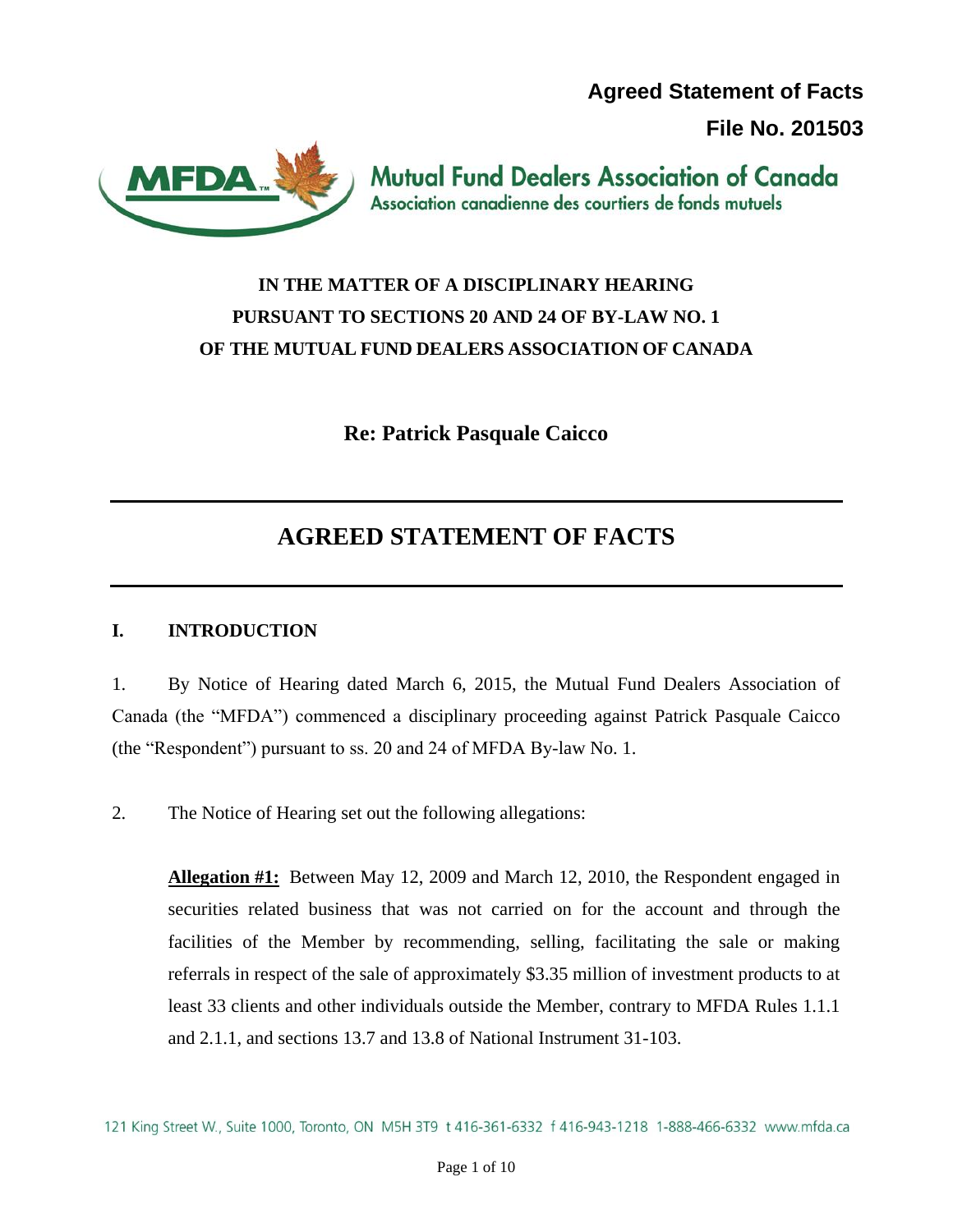**Allegation #2:** Between May 12, 2009 and March 12, 2010, the Respondent had and continued in another gainful occupation which was not disclosed to and approved by the Member by recommending, selling, facilitating the sale or making referrals in respect of the sale of approximately \$3.35 million of investment products to at least 33 clients and other individuals outside the Member, contrary to MFDA Rules  $1.2.1(d)^{1}$  and  $2.1.1$ .

## **II. IN PUBLIC / IN CAMERA**

3. The Respondent and Staff of the MFDA ("Staff") agree that this matter should be heard in public pursuant to Rule 1.8 of the MFDA Rules of Procedure.

## **III. ADMISSIONS AND ISSUES TO BE DETERMINED**

4. The Respondent has reviewed this Agreed Statement of Facts and admits the facts set out in Part IV herein. The Respondent admits that the facts in Part IV constitute misconduct for which the Respondent may be penalized on the exercise of the discretion of a Hearing Panel pursuant to s. 24.1 of MFDA By-law No. 1.

5. Subject to the determination of the Hearing Panel, Staff submits, and the Respondent does not oppose, that the appropriate penalty to impose on the Respondent is:

(a) a permanent prohibition on the Respondent's capacity to conduct securities related business while in the employ of, or sponsored by, any MFDA Member, pursuant to section 24.1.1(e) of MFDA By-law No. 1;

(b) the payment of a fine in the amount of \$50,000.00, pursuant to section 24.1.1(b) of MFDA By-law No. 1; and

(c) the payment of costs of the investigation in the amount of \$5,000.00, pursuant to section 24.2 of MFDA By-law No. 1.

 $\overline{a}$ <sup>1</sup> On December 3, 2010, MFDA Rule 1.2.1(d) was renumbered as MFDA Rule 1.2.1(c).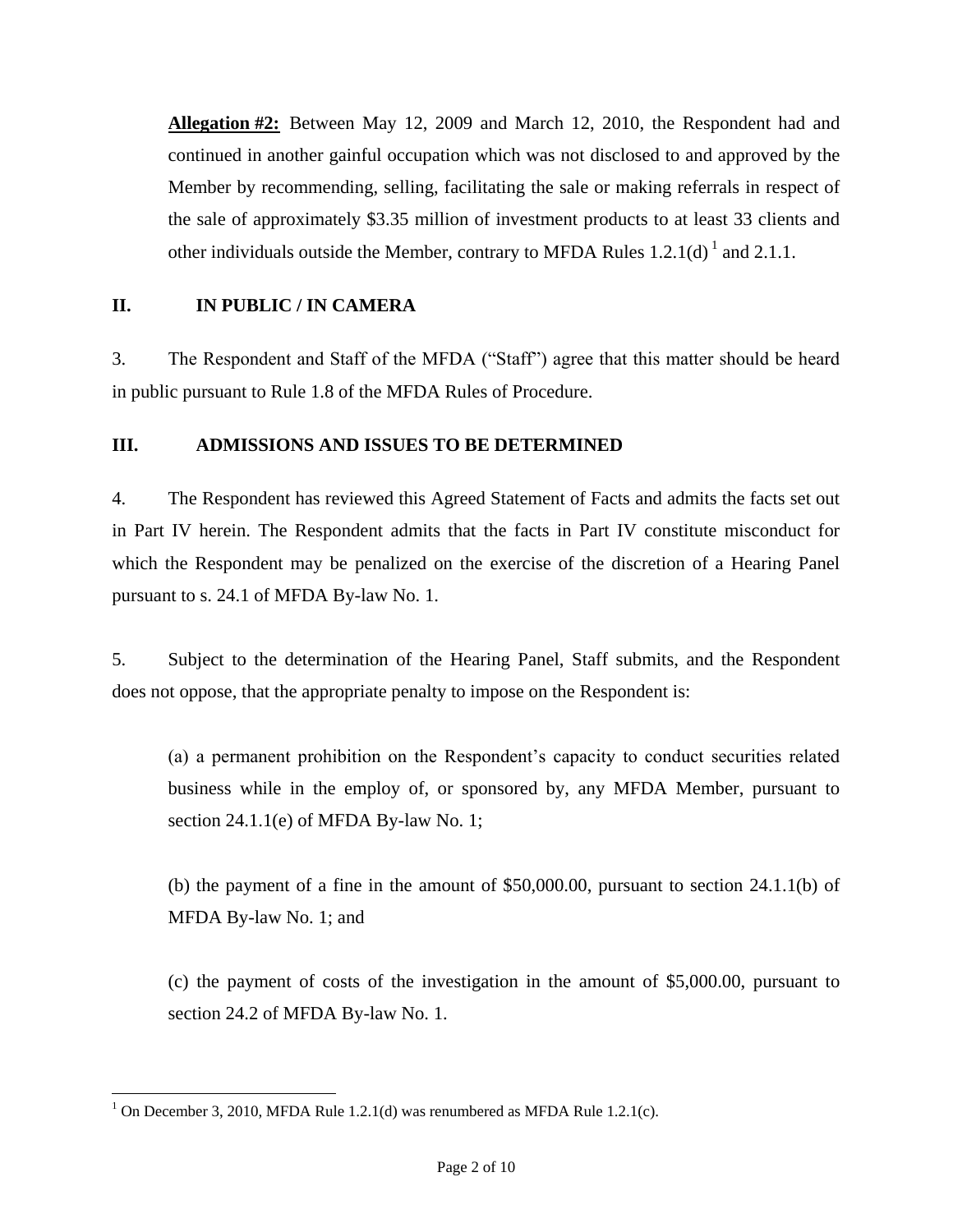#### **IV. AGREED FACTS**

6. Staff and the Respondent agree that submissions made with respect to the appropriate penalty are based only on the agreed facts in Part IV and no other facts or documents. In the event the Hearing Panel advises one or both of Staff and the Respondent of any additional facts it considers necessary to determine the issues before it, Staff and the Respondent agree that such additional facts shall be provided to the Hearing Panel only with the consent of both Staff and the Respondent. If the Respondent is not present at the hearing, Staff may disclose additional relevant facts, at the request of the Hearing Panel.

7. Nothing in this Part IV is intended to restrict the Respondent from making full answer and defence to any civil or other proceedings against him.

#### **Registration History**

8. From May 12, 2009 to March 12, 2010, the Respondent was registered in Ontario as a mutual fund salesperson (now referred to as a dealing representative in the category of mutual fund dealer) with Professional Investments (Kingston) ("Professional Investments"), a Member of the MFDA.

9. Prior to the Respondent's registration with Professional Investments, he had been intermittently registered in the securities industry in various capacities since approximately 1992. The Respondent is not currently registered in the securities industry in any capacity.

10. During the material time, the Respondent resided and carried on business in Ottawa, Ontario.

#### **Allegation #1: Securities related business outside the Member**

11. On or about February 9, 2009, the Respondent incorporated Advantage Wealth Building Strategies Inc. ("Advantage") in the province of Ontario. Advantage purportedly carried on business providing wealth coaching and wealth planning services.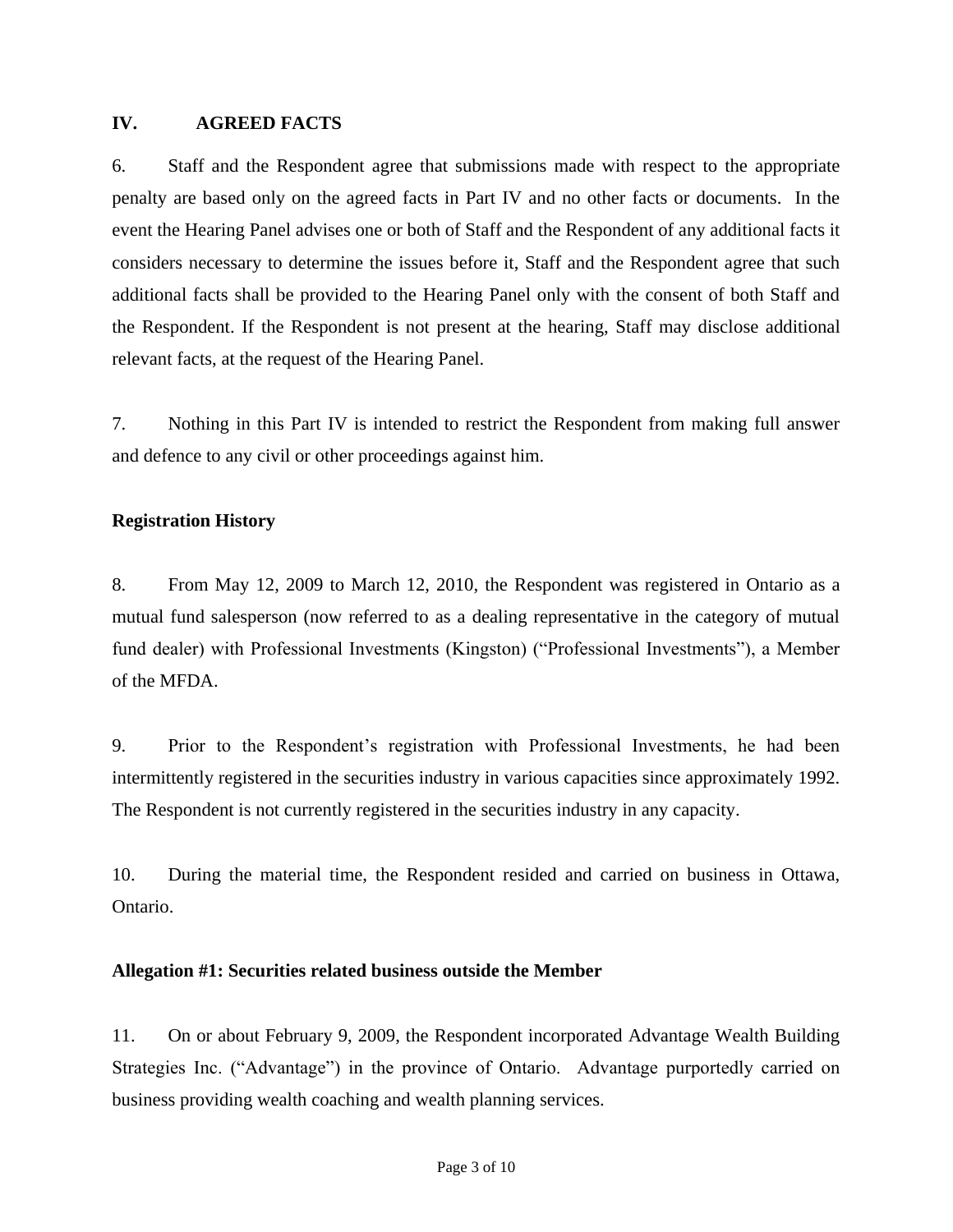12. The Respondent never sought or obtained permission from Professional Investments to engage in any outside business activities through Advantage.

## **a) Skyline Apartment REIT**

 $\overline{a}$ 

13. The Skyline Group of Companies ("Skyline") is a real estate acquisition, management and investment company. The Skyline Apartment REIT was launched in 2006, and is one of Canada's largest multi-residential real estate owners and managers.

14. From May 12, 2009 to March 12, 2010, the Respondent recommended, sold, facilitated the sale or made referrals in respect of the sale of at least \$1,343,449 of investments in the Skyline Apartment REIT to at least 21 investors outside of Professional Investments.<sup>2</sup> Four of the investors were clients of Professional Investments and they invested a total amount of approximately \$232,016.

15. At the time of these sales or referrals, the Skyline Apartment REIT was not approved by Professional Investments for sale by its Approved Persons, including the Respondent. The Respondent did not seek or obtain approval from Professional Investments with respect to his involvement in the sale or referral of the Skyline Apartment REIT. None of the sales or referrals of the Skyline Apartment REIT were processed through the facilities or for the account of Professional Investments. Professional Investments did not have a referral arrangement with Skyline.

16. All of the Respondent's sales or referrals of investments in the Skyline Apartment REIT were facilitated through Advantage. The Respondent received a 1% referral fee from Skyline relating to the sales or referrals of the Skyline Apartment REIT, which amounts were paid to Advantage.

 $2^2$  In total from February 27, 2009 to March 15, 2010, the Respondent referred or facilitated the investment of at least \$2,400,000 of Skyline Apartment REIT to at least 30 investors.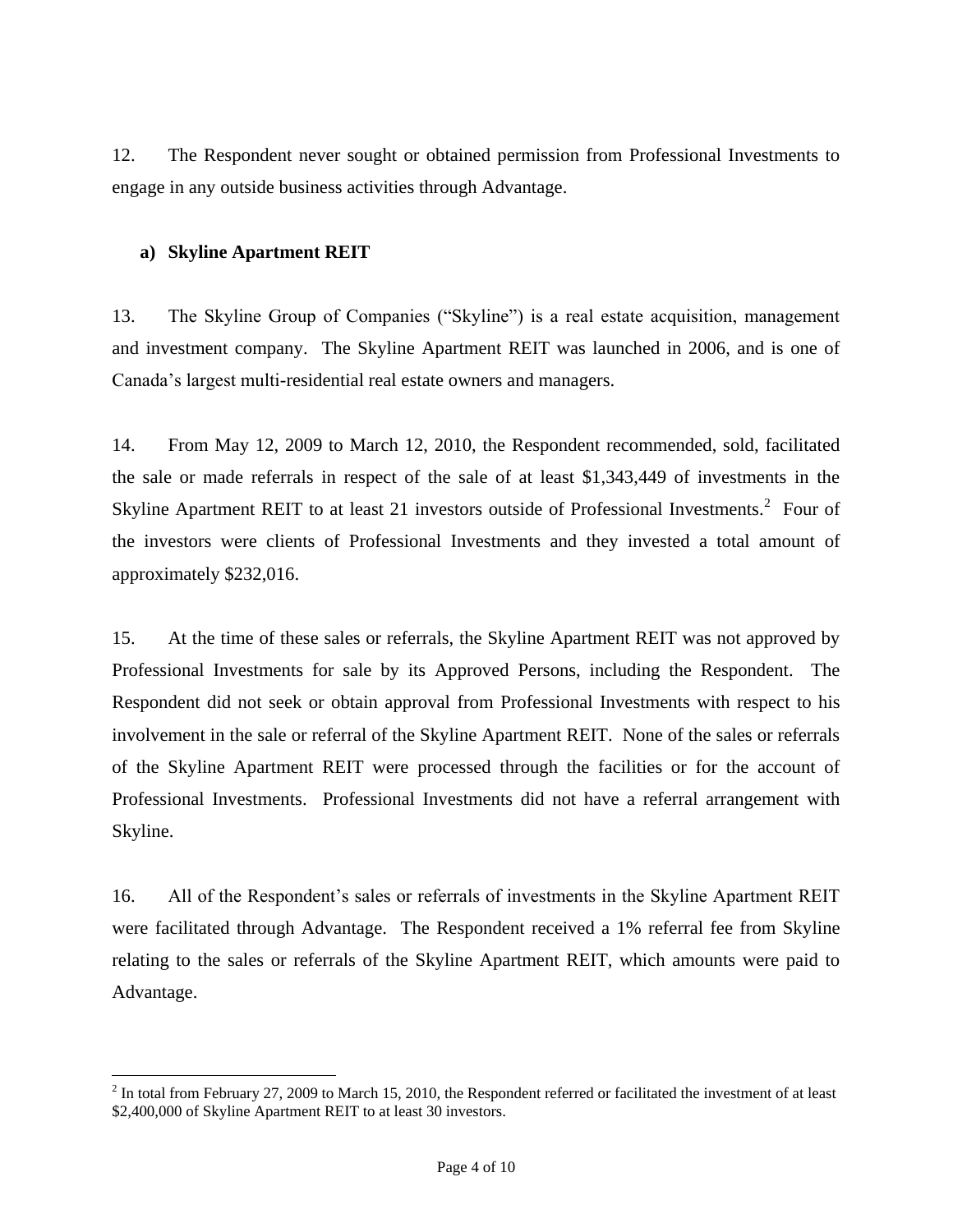17. None of the investors in the Skyline Apartment REIT who were sold or referred to the investment by the Respondent have complained to the MFDA or to Professional Investments.

## **b) The Assaly Group**

18. The Assaly Group of Companies (the "Assaly Group") carried on business as a diversified real estate organization engaged in the development and management of residential and commercial properties in Canada and the US. The Assaly Group included but was not limited to: Assaly Financial Corporation, Act 1 Corp., Assaly Investment Program Corporation, Millennium Springs Development & Construction Corp., Assaly Credit & Trade Inc. and Thomas C. Assaly Charitable Foundation ("Foundation"). Thomas G. Assaly ("Assaly") was the president and sole director of the various corporate entities that formed the Assaly Group other than the Foundation, where he was the Chairman of the Board.

19. Between 2009 and 2012, Assaly through various Assaly Group corporations undertook several developments, including the following two projects:

- (a) Nature's Walk Gated Community ("Nature's Walk"); and
- (b) Villa Montague

## *a. Nature's Walk*

20. Nature's Walk was promoted as a development which would include a gated community of 20 condominiums and a golf course. The Nature's Walk development included a 56 acre parcel of land and an abutting 100 acre parcel of land in North Grenville, Ontario. An Offering Memorandum was issued by Assaly Investment Program Corp. in March 2009 for the Nature's Walk development.

21. The Respondent was the sole promoter of the Nature's Walk investment. During the course of Staff's investigation, he admitted that he assisted in the creation of the investment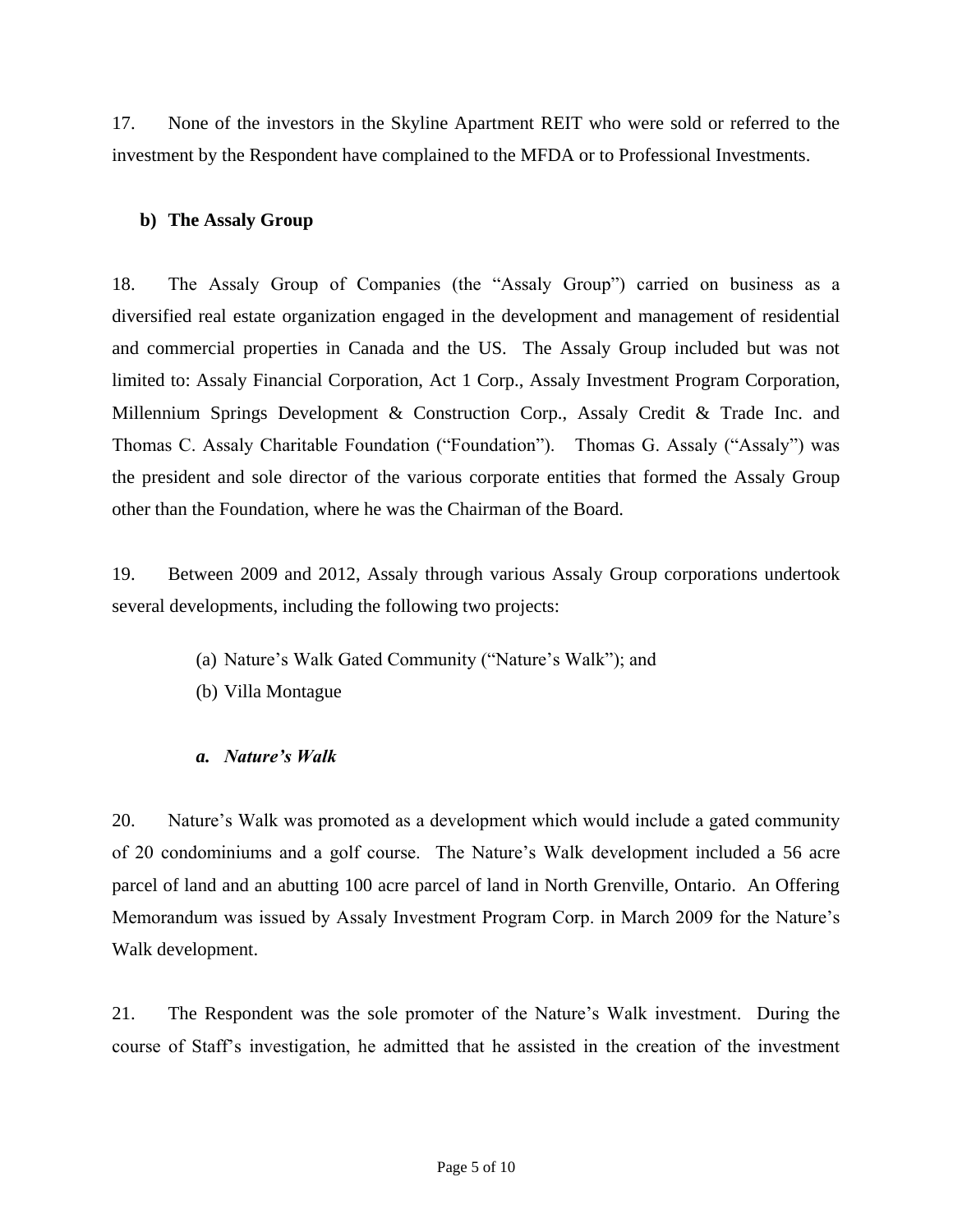product and marketing materials for the investment product, and that he solicited investments in the project.

22. The Respondent initially told prospective investors that the investment was being structured as a mortgage investment corporation which would hold a mortgage on Assaly's farm. Prospective investors were told they would receive an annual income of approximately 10% for a period of 5 years on their investment.

23. During the time the Respondent was registered with Professional Investments<sup>3</sup>, he facilitated investments in the Nature's Walk development by a total of 21 investors in the total amount of approximately \$1,838,000. Five of the 21 investors were clients of Professional Investments.

24. Twelve of the 21 investors paid \$1,036,000 in cash for their investments, which were to be held outside their RRSP's. The other 9 investors invested a total of \$802,000 using monies in their RRSP's.

25. Shortly after the investors advanced their monies for their investments in Nature's Walk, Assaly directed that the investment be restructured. The 12 investors who paid cash for their investments became Preferred A shareholders of Millennium Springs Development & Construction Corp. ("Millennium"), a company owned and controlled by Assaly. Millennium was purportedly the developer of the Nature's Walk project.

26. For the investors who held their investments in Nature's Walk in their RRSP's, their investments were restructured as a syndicated mortgage. The syndicated mortgage was not secured by the lands forming the Nature's Walk project but by an adjacent parcel of land consisting of wetlands which was valued at significantly less (approximately \$40,000) than the total amount that had been paid by these investors for their investments (\$802,000).

 $\overline{a}$ 

<sup>&</sup>lt;sup>3</sup> The Respondent facilitated investments in Nature's Walk in the months prior to being registered at Professional Investments. The MFDA does not have jurisdiction over the activity engaged in by the Respondent prior to becoming an Approved Person. The Respondent did not disclose his involvement in that activity to Professional Investments at the time of his registration or thereafter.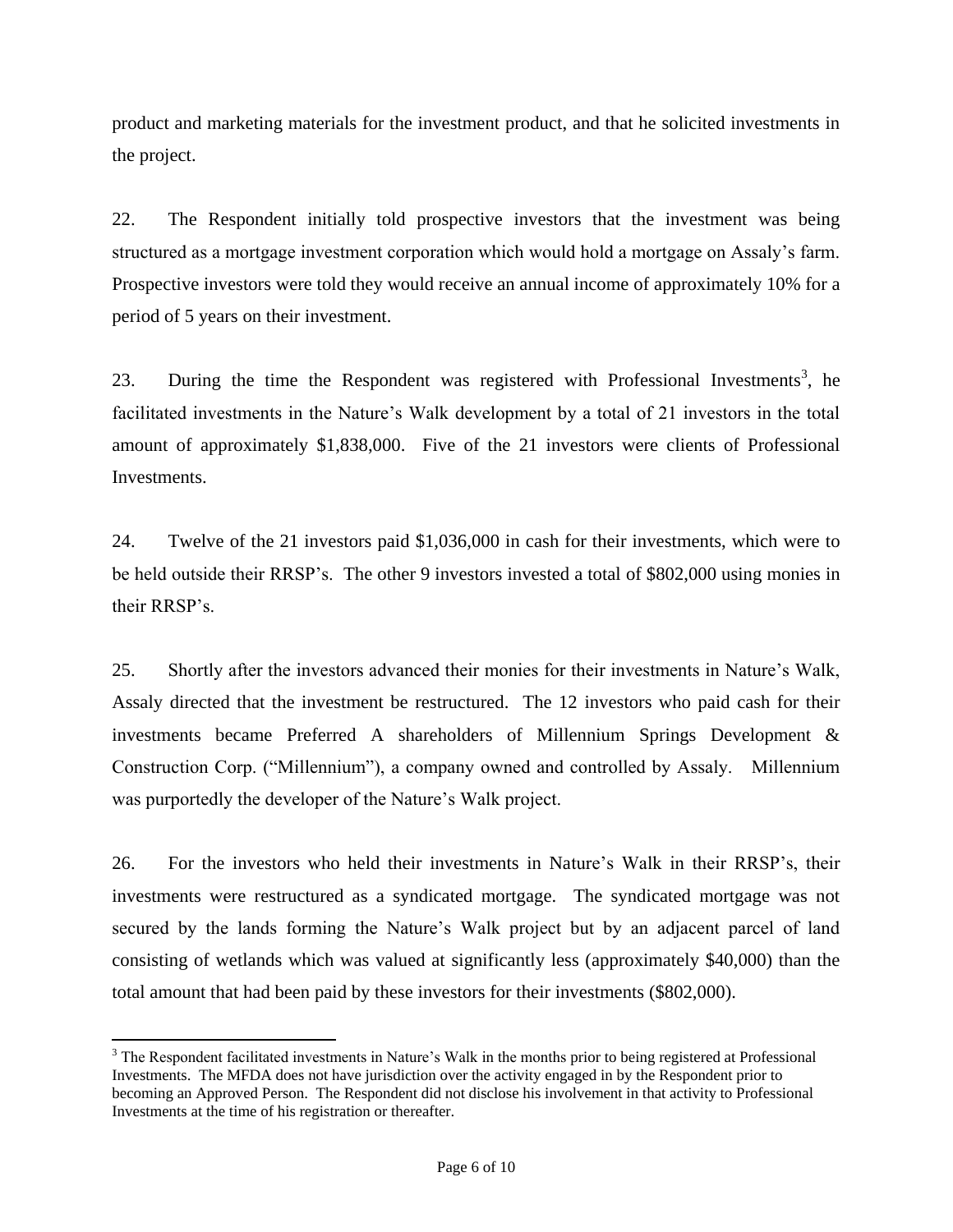27. The investors in the Nature's Walk project received monthly dividends and interest payments respectively until approximately February 2011, when the payments stopped.

### *b. Villa Montague*

28. Villa Montague was structured as a Real Estate Investment Pool ("REIP"). The project purportedly involved the redevelopment of an existing retirement residence in Smiths Falls, Ontario through renovations and expansion. An investor who purchased a unit in the REIP was supposed to receive regular payments of income, with a guarantee by Assaly Credit & Trade Inc. to buy back units from the investors in the year 2020.

29. During the time the Respondent was registered with Professional Investments, the Respondent recommended, sold, facilitated the sale or made referrals in respect of an investment in the amount of at least \$171,000 in Villa Montague to one individual outside of Professional Investments. (The individual was not a client of Professional Investments.)

30. At the time of these sales or referrals of investments in Nature's Walk and Villa Montague, Assaly Group investment products were not approved by Professional Investments for sale by its Approved Persons, including the Respondent. The Respondent did not seek or obtain approval from Professional Investments with respect to his involvement in the sale or referral of the Assaly Group investment products. None of the sales of the Assaly Group investment products were processed through the facilities or for the account of Professional Investments. Professional Investments did not have a referral arrangement with the Assaly Group.

31. All of the Respondent's sales or referrals of investments in Nature's Walk and Villa Montague were made or facilitated through Advantage. The Respondent received a 3% referral fee from the Assaly Group relating to the sales or referrals of investments in Nature's Walk and Villa Montague, which amounts were paid to Advantage.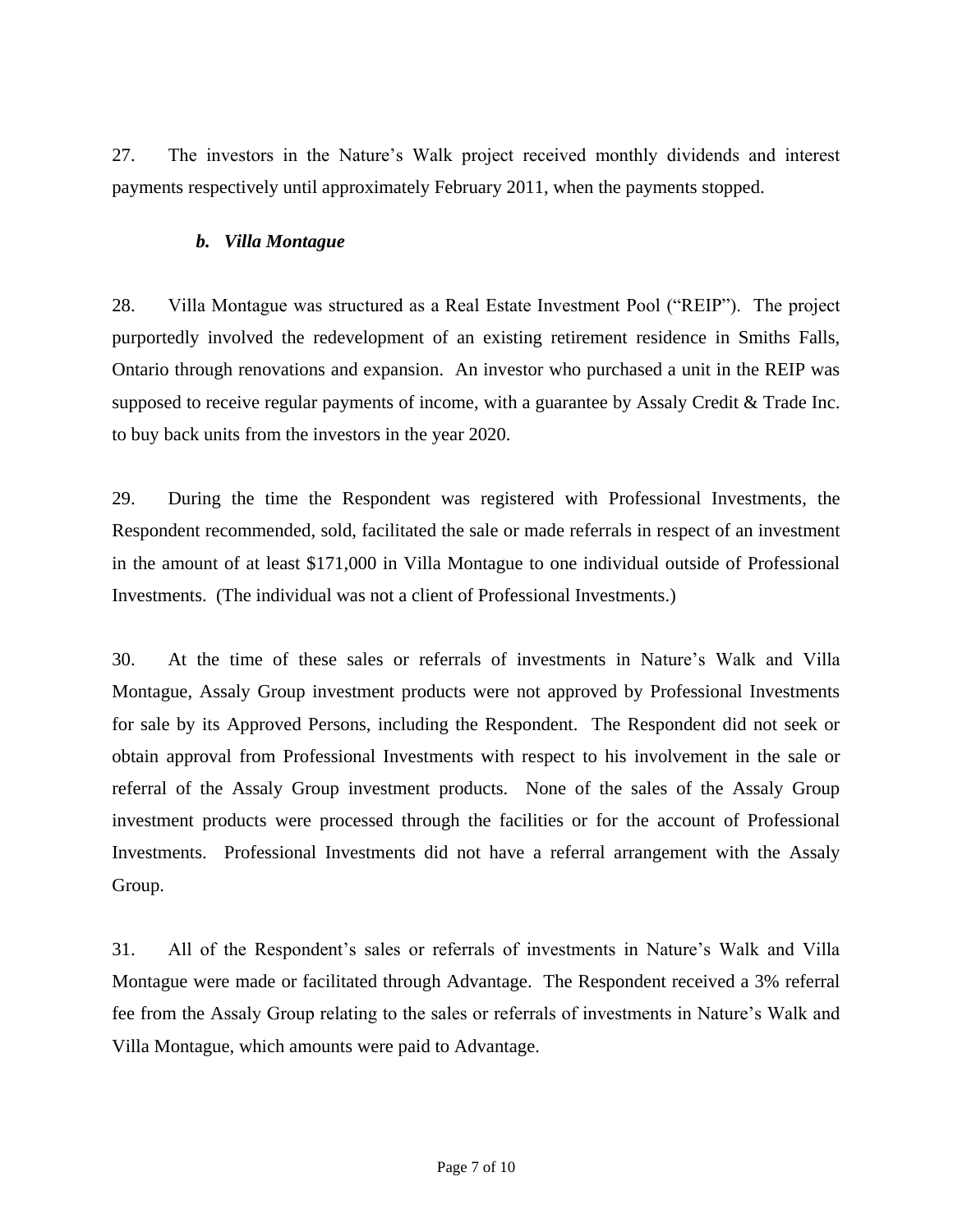#### **Legal proceedings by investors in the Assaly Group investment products**

32. After the investors in the Assaly Group projects stopped receiving payments on their investments in February 2011, they eventually sued the Assaly Group in an attempt to recover their initial investment and any remaining amounts owing to them. The investors allege, among other things, that the Assaly Group investments were fraudulent in nature and that Assaly used investment proceeds for his personal benefit.

33. On or about April 27, 2013, the Ottawa Citizen published an article in which the Respondent was named as the financial advisor who had, between 2009 and 2010, facilitated the investment of approximately \$3.3 million into two real estate development projects promoted by the Assaly Group. Professional Investments saw the article and reported the matter to the MFDA. Shortly thereafter, Staff began its investigation into the Respondent's activities.

34. A Court appointed inspector in the legal proceedings determined that the Nature's Walk and Villa Montague projects "are hopelessly insolvent and in stages of abandonment". There is no reasonable prospect that the investors will recover the full amount of their investments.

## **Professional Investments' Policies and Procedures**

35. At all material times, Professional Investments' policies and procedures, consistent with MFDA requirements, required all Approved Persons to report in writing all outside business activities to Professional Investments and to obtain their prior approval before commencing any outside business activities. Professional Investments required all of its Approved Persons, including the Respondent, to complete a Standard Associate Agreement and an Advisor Update Form listing any dual occupations or outside business activities.

36. On January 26, 2009, the Respondent completed the Standard Associate Form without disclosing his involvement with Skyline or the Assaly Group. The Respondent completed two (2) additional Advisor Update Forms without disclosing his involvement with Skyline or the Assaly Group.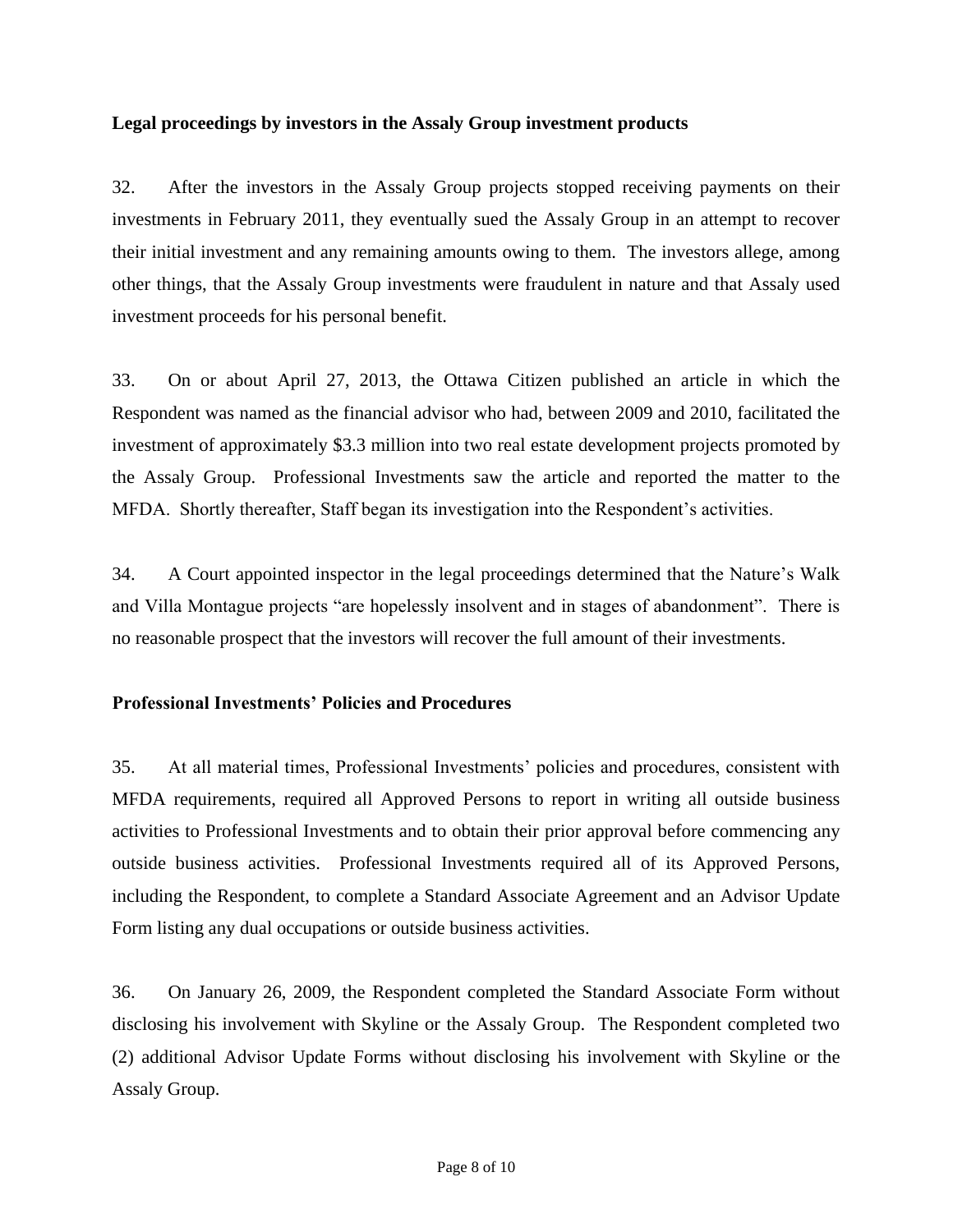#### **Summary of Allegation #1**

37. In summary, during the time the Respondent was registered at Professional Investments, he sold, recommended, referred or facilitated the sale of approximately \$3,352,449 of investments in the Skyline Apartment REIT, Nature's Walk and Villa Montague to 33 clients and other individuals, for which he received sales commissions, referral fees or other compensation in the amount of approximately \$73,704, all of which was paid to Advantage.

38. By engaging in the conduct described above, the Respondent engaged in securities related business that was not carried on for the account and through the facilities of Professional Investments, contrary to MFDA Rules 1.1.1 and 2.1.1 and sections 13.7 and 13.8 of National Instrument 31-103.

#### **Allegation #2 – Undisclosed dual occupations**

39. To the extent any of the activity described in Allegation #1 above did not constitute securities related business, then the Respondent had and continued in another gainful occupation that was not disclosed to and approved by Professional Investments, contrary to MFDA Rules 1.2.1(d)<sup>4</sup> and 2.1.1.

#### **Misconduct Admitted**

- 40. By engaging in the conduct described above, the Respondent admits that:
	- (a) between May 12, 2009 and March 12, 2010, he engaged in securities related business that was not carried on for the account and through the facilities of the Member by recommending, selling, facilitating the sale or making referrals in respect of the sale of approximately \$3.35 million of investment products to at least 33 clients and other individuals outside the Member, contrary to MFDA

 $\overline{a}$ 

<sup>&</sup>lt;sup>4</sup> See Note 1 above.